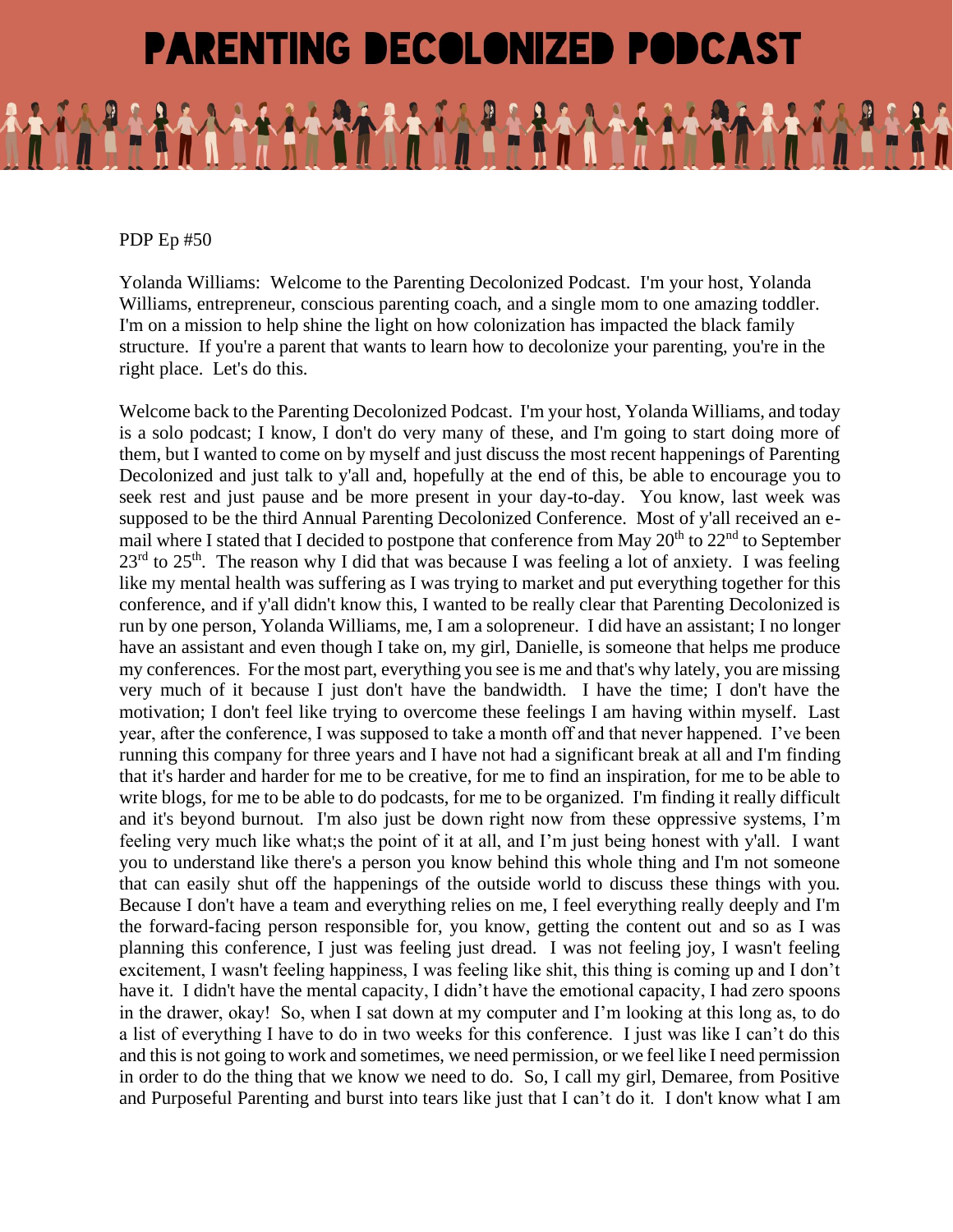going to do because I cannot do this conference and she is like "then just don't, like this is yours, this is your share, like this is your company, you made the rules, if you can't do it then just don't do it; postpone it, do we should need to do because you have to be well and if you're not well, then what's the point of it all", and it got me to thinking. I went ahead and postponed the conference and I sent Joe an e-mail and outpouring of love and support for that has been amazing.

I was afraid of how that was going to be received, but also it reaffirmed for me that this is a beautiful community. I'm so blessed to be surrounded by people, who care about me as a person, and I hope you all know that I care about you as well, and I'm excited to be able to have a break to just rest and rejuvenate and be creative again because I was feeling - I couldn't even read a book, like I was sitting up to read a book and my thoughts were so scattered, and recently, I realized too that I just need a complete break. So, I'm going to be taking a few months off for the podcast as well, will be taking a break in order to just to rest y'all like having a toddler, a 4-yearold autistic toddler, being a single mom trying to adult, trying to find my way back to myself as a woman, it takes a lot out of me every day and then, on top of that, we have, you know issues with being racialized as black and being in this gendered body and I'm also more divergent, so a lot of this is burned out in so many different areas of my life and am feeling as though there is a call for me just to go slow right now and I think that's because I'm trying to build a slow life. I talk about this a little bit, but I am starting an intentional community with a few other single black moms and it's going to be based in Georgia where we're going to live communally and help raise our children together on school, farm. I really am craving a slow life and craving a soft life. I'm not sure if farming and softness go together, but you know what I mean, and I'm craving a release from these oppressive systems and I know that me going into the woods is not necessarily a release from that, but I'm trying to create a refuge for my daughter and aide other black children in black films and in doing that, you know, I'm building this thing and when I first started building in and we first got together, the ladies and I, we were really like on it; like let's write blogs, let's do this, let's do that, like trying to figure out how we're going to get this money and how we're going to buy this land and build, you know, small homes on it and build infrastructure like we're really trying to figure out and hustle and get as much as we can, as fast as we can to escape this whole thing and in doing that, what we ended up doing was perpetuating the very systems of oppression inside our little community that we were trying to escape from. Instantly came out like capitalism, like ableism and all these things started floating to the surface and because there's not very many of us, it became apparent that what we were building wasn't something that was an escape, we're just doing the same shit, just on a smaller scale and we actually ended up losing a few of the members because those systems of oppression are harmful and us not recognizing that we were creating hard, but now that we know that, now we're focused on let's slow down, let's know like we know like we know that this is going to happen and not try to force it, and not try to hustle to get it and in slowing down and in getting to know each other better and becoming better people and better friends and we're building community in just a more holistic, less forced way. So, at our last meeting, we were discussing things and it came to me like how could you want to slow life and want to have this vision for how you want your life to be an escape these, build a refuge against these oppressive systems when you're doing everything that feeds into these oppressive systems, like you can't say you want to slow life and then turn around and be a hustler. You can't say you want to slow life and then turn around and all you're doing is focusing on production; it is just a not energetic match and so once I have really realized like the energy I was putting out was incongruent with my actual goal is when I really had to sit down and look at at,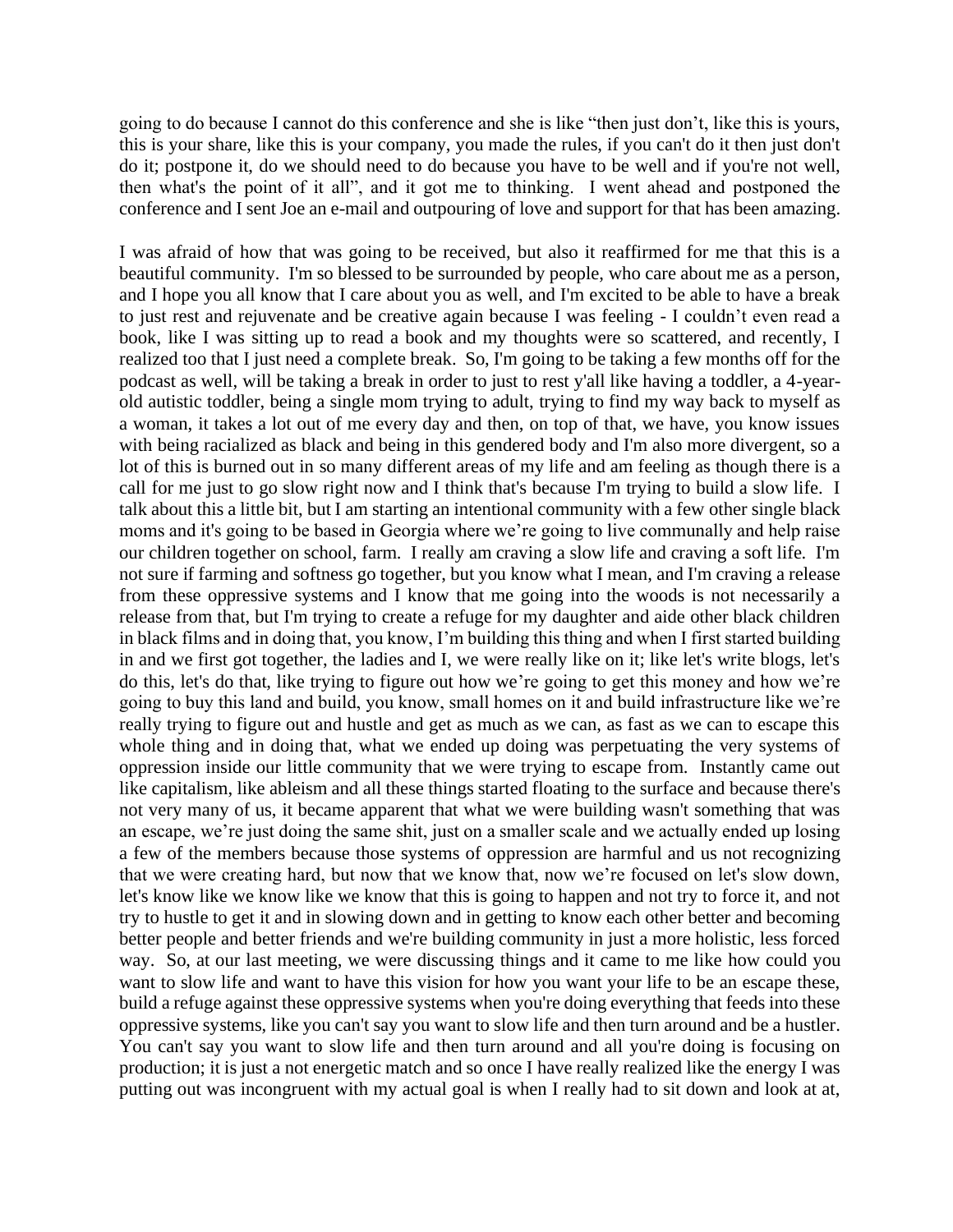what the hell are you doing? What is this all for? Why are you doing it? and answer those questions for myself, and really fight the urge to feel a sense of urgency and fight the urge to feel like I am behind in some way and it is scary because I am an entrepreneur, so there's always things for me to be doing, but I don't have to give into the frenzy of life and I don't have to give into the hustle and that's why I decided I need to take a break from the podcast too. It is not because the podcast or anything was a kind of hustle, just because it's another thing on my plate that was making me anxious, that was making me feel really pulled in a bunch of different directions and I need a break; I need to take some time for myself, be more present with my daughter, be more present with myself and like just rejuvenate. So over the course of the summer, I'm going to just do that and I'm going to encourage all to figure out what parts of your life can you take a pause, you may not fully be able to do it. It is a privilege for me to be able to say I'm not doing this thing right now. It's a privilege for me to take a break; everyone doesn't have that privilege, but I do believe that all of us have space somewhere where we can say I'm going to say no to this. I'm going to postpone this. I am going to rearrange my schedule so I'm not always in a damn meeting, where you feel like seriously if y'all are in meetings for most of your day, I'm not sure how you (indiscernible) (00:11:43). It takes a lot of energy to do these things and you have to make space for yourself because when we start making space for our own healing and our own well-being, we end up being (profanity) to our kids most of us do. I felt my parenting was being definitely impacted by the choices I was making in my business. This necessity to always to like get money and what is the end goal of "liberation" but money isn't liberation. Chasing money will never make us liberated. I'm going to say it again, chasing money will never make us liberated. Of course, we need money in order to be able to live a certain lifestyle; however, the money is not when you chase that and you are investment capitalism, it just feeds into every other oppressive system and it just goes round and round in circles, hard to get out of. What I am going to chase is my purpose and also pleasure, and in chasing those two things, and I hate to even use the word chase because I'm just going to call it in; yeah come out you chase me, okay! Chase me purpose, chase me joy, chase me pleasure because I'm coming to get you. I'm going to bring these things to me and just live as though my life is already slow, live as though my life is already full of pleasure and joy, and that's hard to do because I lay in my bed and I'm like okay. You don't have anything super-pressing, so you can just lay here for a minute and that's okay, but my mind is like grow now, you got to go ahead make this money, better get up. This may not going to make itself. You've got bills to pay, you got farms to buy and I have to sit there and purposely say it's going be okay, and it sounds ridiculous, because I know everyone can do that. I know y'all have to go to work, have to get into the car, have to commute, have to be sit up in somebody's face, be in meetings; I know that is mostly everyone's reality I get it. I do again think that there are places in our lives where we can't slow down, where we can't say no, where we can't postpone, where we don't have to fill our lives up all the time with something to do or we' re able to just figure out how can I get some quiet, how can I be able to come back to myself and allow myself to think and feel, and I have to also admit this my frenzy, that hustler mode that I was in, it was a way for me not to feel things, it was a way for me not to have to think too deeply about some of the stuff that really bothers me, past traumas, things left unsaid. It was a way for me to avoid that because when you're busy your mind is busy in other things, you don't have to think about how you are going to heal or even healing in general. So, I'm going have to do the hard work of allowing myself to think about things that I want to forget and bring those things up, bring them to the surface in order for me to be able to work through whatever it is need to work through and then do that over and over like I said never-ending thing healing right, I'm going to torture myself with